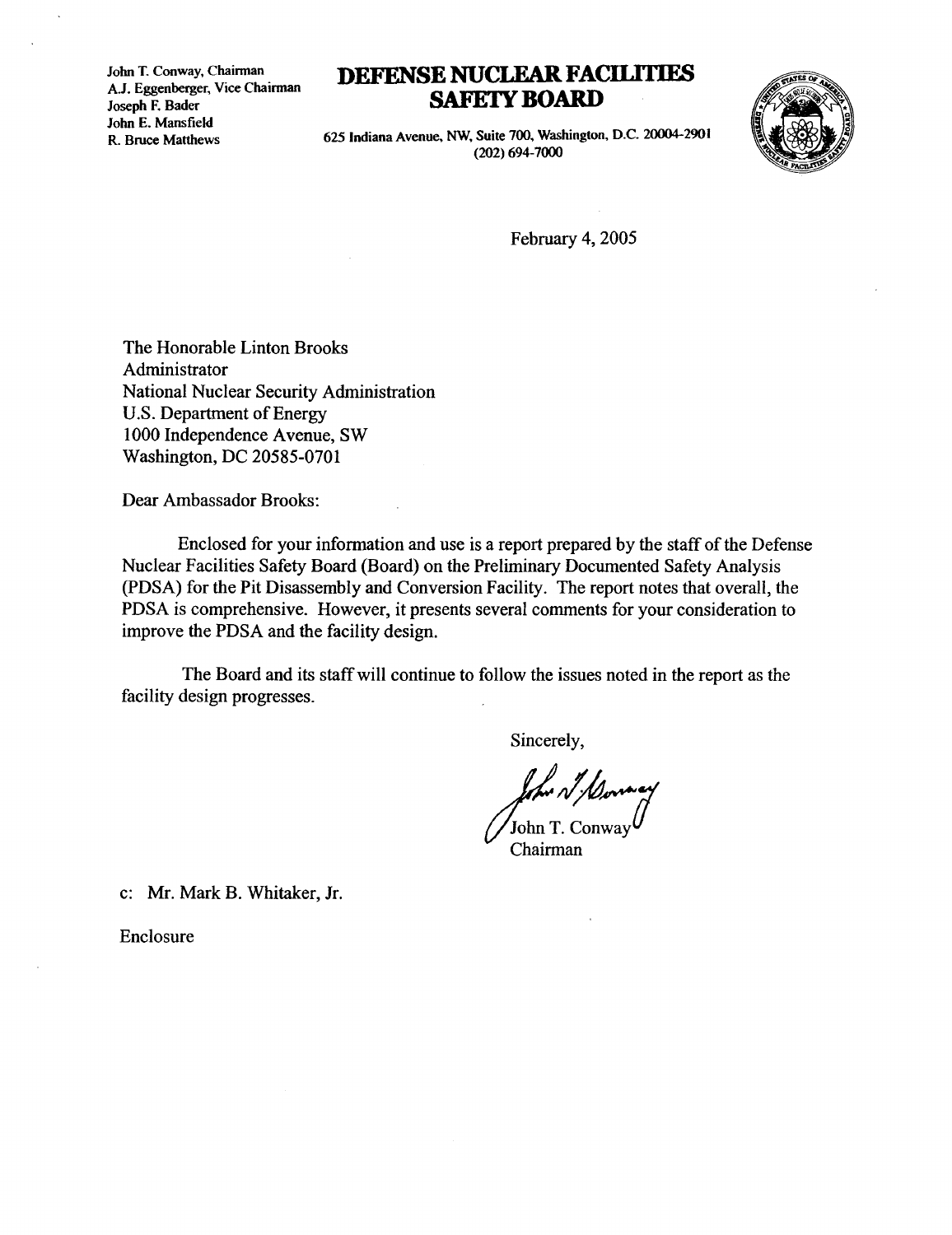## DEFENSE NUCLEAR FACILITIES SAFETY BOARD

## Staff Issue Report

| DEFENSE NUCLEAR FACILITIES SAFETY BOARD |                                                                                                                        |
|-----------------------------------------|------------------------------------------------------------------------------------------------------------------------|
| <b>Staff Issue Report</b>               |                                                                                                                        |
|                                         | January 14, 2005                                                                                                       |
| <b>MEMORANDUM FOR:</b>                  | J. K. Fortenberry, Technical Director                                                                                  |
| <b>COPIES:</b>                          | <b>Board Members</b>                                                                                                   |
| <b>FROM:</b>                            | H. W. Massie                                                                                                           |
| <b>SUBJECT:</b>                         | Summary Status Report on the Preliminary Documented Safety<br>Analysis for the Pit Disassembly and Conversion Facility |

This report summarizes the status of issues associated with the Preliminary Documented Safety Analysis (PDSA) for the Pit Disassembly and Conversion Facility (PDCF), which is undergoing Title II design by Washington Group International (WGI). These issues were identified in reviews conducted by the staff of the Defense Nuclear Facilities Safety Board (Board). The safety analysis is being performed by Battelle Memorial Institute (Battelle), a major subcontractor to WGI. Los Alamos National Laboratory (LANL) is providing design support on the plutonium and uranium processing modules and is the design authority for this work. Westinghouse Savannah River Company is the design authority for all other design work and has responsibility for accepting the design and safety analysis.

Background. The Board and its staff have been reviewing the safety aspects of the PDCF design. The PDCF is one of two plutonium disposition facilities to be constructed at the Savannah River Site (SRS). It is part of a joint U.S./Russian agreement under which each country will dispose of 34 metric tons of weapons-grade plutonium . The mission of the facility is to process 25.6 metric tons of plutonium pits and metal to make oxide feed for the Mixed-Oxide Fuel Fabrication Facility, also to be located at the SRS .

Early in the design phase (i.e., Title I), the Board's goal was to identify basic design issues that could have major safety impacts on the PDCF . The Board and its staff worked with the National Nuclear Security Administration (NNSA) to effect the following changes in the PDCF design:

- Incorporation of a sand filter for building (i.e., tertiary) confinement to provide safety margins against major facility fires, explosions, and earthquakes .
- More effective integration of safety analysis and fire hazard analysis with respect to the use of fire barriers.
- Use of identical seismic response spectra for the PDCF and Mixed-Oxide Fuel Fabrication Facility .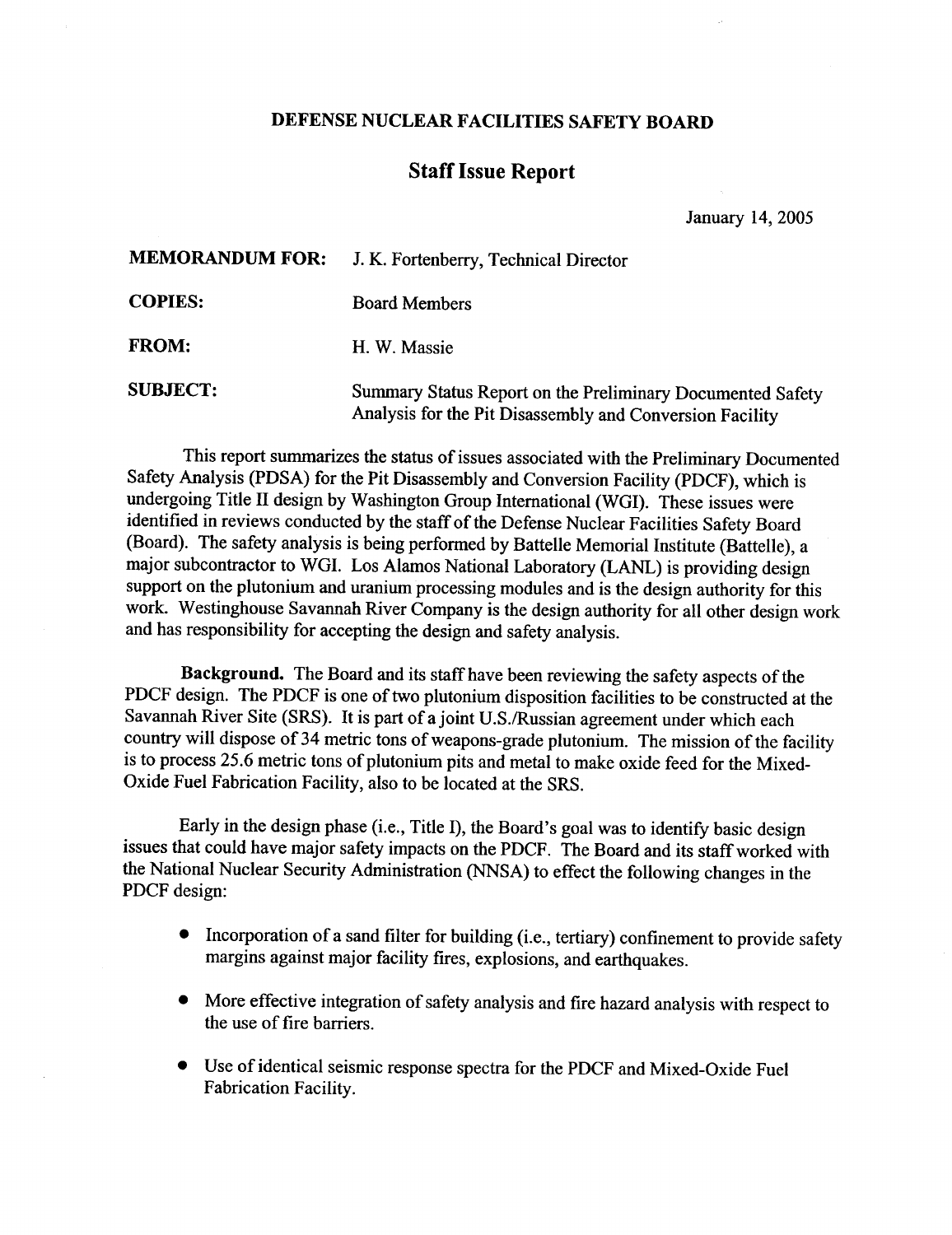- Conduct of a full-facility criticality evaluation instead of more limited evaluations of each processing module.
	- Incorporation of additional boreholes to refine the geotechnical input to the design.
	- Incorporation of key standards of the Institute of Electrical and Electronics Engineers for instrumentation and controls and associated software quality assurance and verification, similar to standards applied for commercial nuclear plants.
	- Use of high-temperature plutonium oxide stabilization, consistent with Department of Energy (DOE) standard DOE-STD-3013-2000, Stabilization, Packaging, and Storage of Plutonium-Bearing Materials .

Review of Safety Analysis. The staff reviewed Revision B of the PDSA and provided an initial list of questions to WGI and NNSA. Based on WGI's responses to these questions and a conference call held on October 20, 2004, the staff has resolved many of the issues raised, but several remain open. The following discussion summarizes the current status of these issues.

Seismically Induced Facility Fire-The Board sent a letter to NNSA on May 13, 2003, regarding the need to address a seismically induced full-facility fire that was originally proposed by Battelle as a possible design basis accident. The staff report enclosed to the Board's letter stated:

> During discussions held in November 1999, the Board's staff strongly encouraged NNSA to use properly designed fire barriers, coupled with a sand filter, to provide sufficient design margin against large fires. More recently, the Board's staff reviewed the Title I design of the PDCF and commented that it is essential for fire barriers, irrespective of their fire rating, to survive the design basis earthquake to mitigate the full-facility fire scenario.

The Board also noted that not all of the fire barriers within the plutonium processing building were rated as 3-hour barriers. Had this been the case, the potential for this accident scenario would have been eliminated. In response to the Board's letter, however, NNSA opted to have WGI and Battelle conduct a fire risk analysis to determine the probability of a fullfacility fire occurring as the result of a design basis earthquake. The conclusion of the fire risk analysis was that a seismically induced full-facility fire (resulting in a heat release rate of 170 megawatts) is a beyond-design-basis accident. WGI and Battelle then developed a more reasonable design basis accident for the PDSA. The revised accident scenario is a seismically induced three-room fire (with a heat release rate of 12 megawatts), which results in a calculated offsite dose of 0.8 rem. The staff reviewed the basis for the analysis and found the results to be reasonable.

To determine the amount of safety margin provided in the design, WGI/Battelle calculated the size of a fire needed to reach the evaluation guideline of 25 rem. In response to a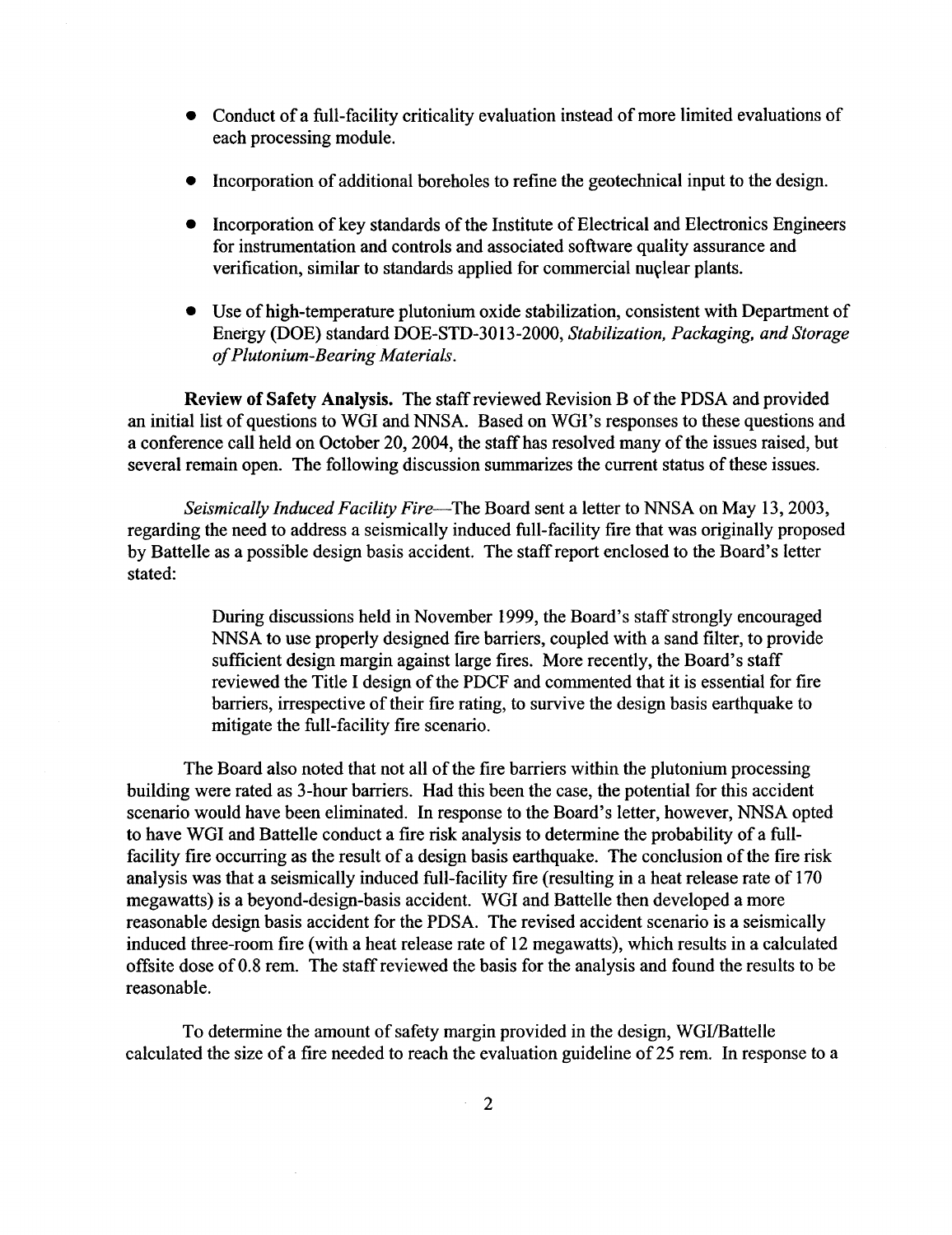question posed by the Board's staff, WGI/Battelle stated that the confinement ventilation design provides significant safety margin, with the ability to mitigate fires with a heat release rate in excess of 100 megawatts. The staff determined that this statement is true only if the safe haven doors are closed; otherwise, the leak path factor increases . However, the safe haven doors may be open during a fire to allow for employee egress. WGI/Battelle noted that the effect of having both the safe haven doors and the shipping bay outer doors open is to double the leak path factor, which should double the calculated dose to the public. Controls on the safe haven doors (e.g., interlocks) might provide defense in depth for large fires . '

> In summary, the staff agrees that a seismically induced full-facility fire is a beyonddesign-basis accident. However, important assumptions behind this conclusion and the basis for the design basis fire scenarios are not adequately captured in the safety basis documentation . The staff will continue to review additional design details related to the amount of combustibles in the facility, including cables; the placement of fire walls with dampers that isolate the material transfer system; safe haven airlock procedures; and other assumptions related to fire initiation and growth.

> Integrity of 3013 Cans-The staff questioned the basis for the conclusion that a 3013 can would provide one level of safety-class confinement (i.e ., be considered a safety-class component) during an accident involving a loss of ventilation/cooling in the main vault. The 3013 cans store only pure plutonium oxide or uranium oxide in the main vault . WGI/Battelle personnel responded that SRS sponsored fire tests (conducted by Southwest Research Institute) that demonstrated the robustness of the 3013 cans . The test cans were loaded with cerium oxide to simulate plutonium oxide, and were fully engulfed in flame within a propane-fired oven. While some container deformation occurred, no ruptures were experienced at a temperature approaching 2000°F, which is much greater than the maximum temperature that would be reached in an accident involving a loss of ventilation/cooling. The test results were recently documented in a report for the K-Area Material Storage Project. The staff finds that the loss of cooling issue is closed for PDCF; however, the fire testing was not sufficient to demonstrate that 3013 containers holding impure plutonium oxide or plutonium metal would survive a fire in the K-Area Materials Storage facility without the protection of a Type B shipping container .

> Redesign of Milk Bottles-Calcined material (oxide) will be stored in the interim storage area in steel containers called "milk bottles." The current milk bottle design has a sealed lid, which could fail and lead to a release of material as a result of heatup and overpressurization during a loss of ventilation/cooling in the interim storage area. The Board's staff questioned the project's position that this failure would be a gradual venting condition as the lid retainer yielded. No test data on bottle failure are available. Additional testing will be performed at LANL to determine whether moisture in a sample of oxide material is a sufficient pressurization source to cause the bottles to fail below 200°F. This temperature is in excess of the maximum calculated oxide temperature (160°F) during the postulated loss-of-cooling accident .

If the testing shows that sealed milk bottles can overpressurize as a result of moisture in the material, a design feature (a porous sintered metal plug) may be added to allow filtered